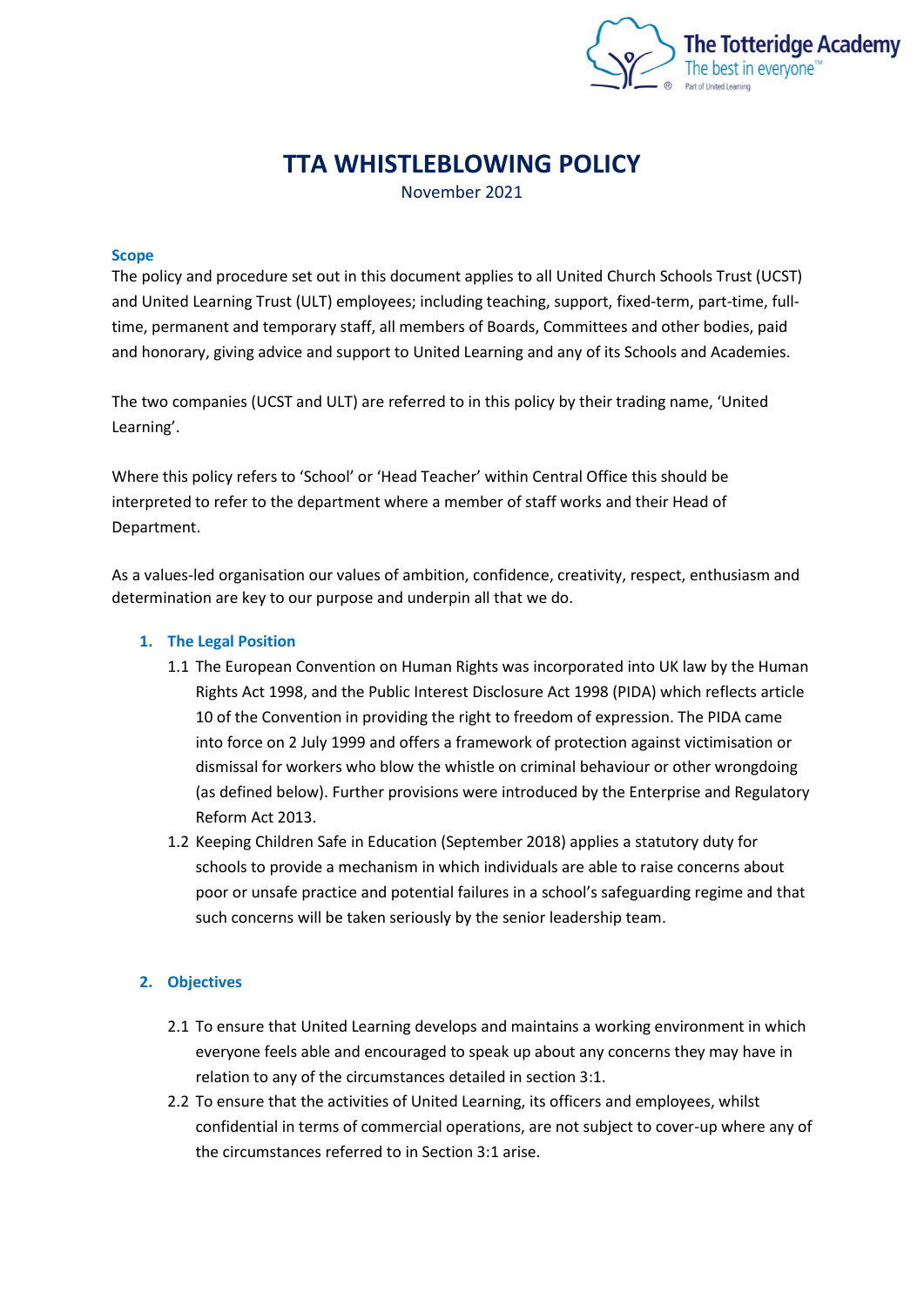## **3. Policy**

3.1 It is the duty of every individual to speak up about genuine concerns in relation to:

- a) Criminal activity;
- b) Negligence by any person or outside body;
- c) Breach of a legal or contractual obligation;
- d) Miscarriage of justice;
- e) Danger to health and safety or the environment and danger at work;
- f) Breach of United Learning , School or Academy procedures;
- g) Financial or operational malpractice, fraud or corruption;
- h) Improper conduct under United Learning policies and procedures;
- i) The dissemination of radical or extreme opinions which are contrary to the Mission and Values Statements of United Learning or any of its Schools or Academies;
- j) Poor or unsafe safeguarding practice *and*
- k) The cover-up of any of these in the workplace.
- 3.2 United Learning is committed to ensuring that any concerns of this nature are taken seriously and investigated. A disclosure to United Learning will be protected if the individual:
	- a) Has an honest and reasonable suspicion that any of the circumstances listed at 3.1 above has occurred, is occurring or is likely to occur; *and*
	- b) Has reasonable belief that the disclosure is made in the public interest.
- 3.3 Individuals who raise concerns reasonably and responsibly will not be penalised in any way and will be protected from harassment and victimisation.
- 3.4 This will apply notwithstanding that the information in relation to which the individual raises the concern was given to them in confidence.

## **4. Procedure**

- 4.1 Any individual who has reasonable concerns in relation to those matters listed at 3.1 above should initially take them to the Head Teacher. If they do not feel that this is the appropriate person, they should approach another senior manager or go direct to any of the following:
	- (i) Director of People;
	- (ii) Director of Finance;
	- (iii) Head of Independent Schools/Primary/Secondary Academies Education Director;
	- (iv) Chief Executive.
- 4.2 It is recognised that for some individuals, raising a concern under this procedure may be a daunting and difficult experience. An individual may choose to be accompanied or represented by a colleague or by their Trade Union representative at any stage of this procedure.
- 4.3 All reported incidents will be investigated.

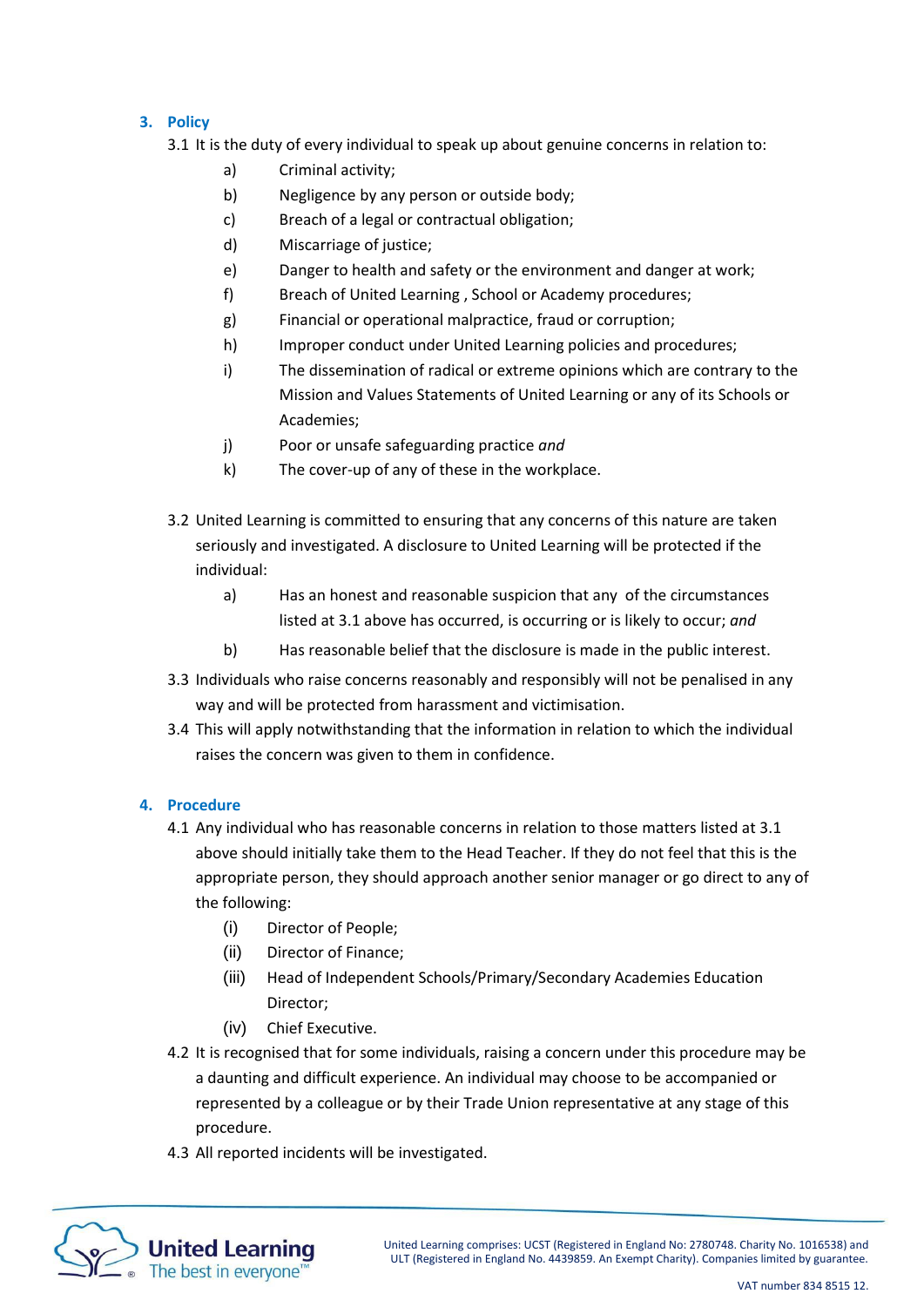- 4.4 All reports will be dealt with in confidence, in accordance with United Learning's usual confidentiality in relation to possible disciplinary matters (see United Learning Disciplinary Procedure).
- 4.5 The Director or People, Director of Finance, Head of Independent Schools/Primary/Secondary Academies Education Director or Chief Executive will establish and record the basis of the concerns that have been raised and establish what further actions are required. The individual raising the concern will be advised of the outcome of the investigation as soon as possible, normally within 14 calendar days of the date of their disclosure. Where a longer period is needed for investigation, the member of staff will be informed in writing the reason for the delay and an estimated timescale.
- 4.6 The Chief Executive will be informed of all reported disclosures and the actions being taken.
- 4.7 In the case of disclosures on alleged fraud and corruption, the Director of Finance will be informed immediately and subsequently coordinate the investigation of the alleged malpractice. Please refer to the United Learning Fraud Policy and procedures for more details.
- 4.8 If an individual is not satisfied with the response received and any subsequent action taken, they should put their concerns in writing to the Chair of the UCST or ULT Board directly who will arrange any further investigation as appropriate. The Chair of the UCST or ULT Board will send a written response to the individual concerned within 14 calendar days.
- 4.9 The use of this policy to further private disputes or make unfounded allegations for malicious or vexatious reasons may result in disciplinary action being taken against that individual.

## **5. Guiding Principles**

- 5.1 To ensure that this policy is adhered to, and to assure all to whom this policy applies that their concerns will be taken seriously, United Learning will:
	- a) Not allow the person raising the concern to be victimised for doing so;
	- b) Treat victimisation of whistle blowers as a serious matter, which will lead to disciplinary action that may include dismissal;
	- c) Not attempt to conceal evidence of poor or unacceptable practice;
	- d) Take disciplinary action where an employee wilfully or negligently destroys or conceals evidence of breach of this policy (This clause should not be read as preventing corrective action from taking place in accordance with good practice);
	- e) Ensure confidentiality clauses in employment contracts do not restrict, forbid or penalise whistle blowing.

#### **6. Independent Advise and Further Reading**



United Learning comprises: UCST (Registered in England No: 2780748. Charity No. 1016538) and ULT (Registered in England No. 4439859. An Exempt Charity). Companies limited by guarantee.